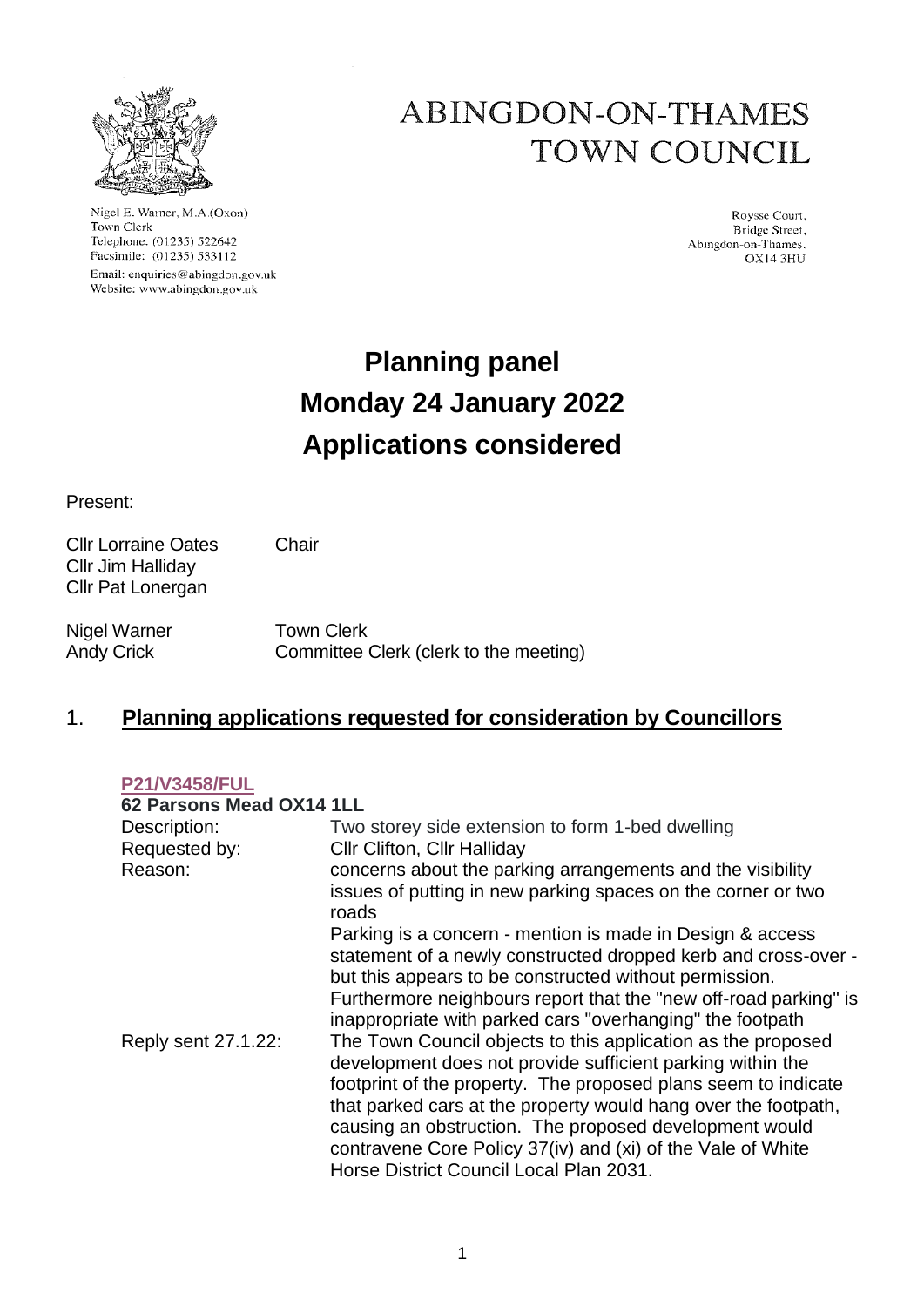### **[P22/V0008/FUL](https://data.whitehorsedc.gov.uk/java/support/Main.jsp?MODULE=ApplicationDetails&REF=P22/V0008/FUL)**

#### **21 John Morris Road Abingdon OX14 5HN**

Deadline for comments: 8 February 2022 Description: Conversion of existing building into 2-two bed flats, ground and first floor and erection of 3 bed house extension to the side. Requested by: Cllr Birks Reason: I should like the panel to consider this application as I am concerned it is an over development. Reply sent 28.1.22: The Town Council objects to this application as there is no parking provided at the property for the three proposed new dwellings, according to the plans submitted. This would contravene Core Policy 37(xi) of the Vale of White Horse District Council Local Plan 2031. The plans also do not identify which rooms are which, an omission which should be clarified in order for the application to be determined in accordance with .

Core Policy 37(vi) and (xii) of the Vale of White Horse District Council Local Plan 2031. The proposed development would also represent overdevelopment of the site, which is in conflict with Core Policy 37(i) and (ii) of the Vale of White Horse District Council Local Plan 2031.

#### **[P22/V0066/HH](https://data.whitehorsedc.gov.uk/java/support/Main.jsp?MODULE=ApplicationDetails&REF=P22/V0066/HH)**

#### **5 Norman Avenue OX14 2HQ**

| Deadline for comments: 8 February 2022 |                                                                                                                                                                                                                                                                                         |
|----------------------------------------|-----------------------------------------------------------------------------------------------------------------------------------------------------------------------------------------------------------------------------------------------------------------------------------------|
| Description:                           | Conversion of roof space to master bedroom with en-suite.                                                                                                                                                                                                                               |
|                                        | Conversion of existing conservatory to single storey extension.                                                                                                                                                                                                                         |
| Requested by:                          | <b>Cllr Halliday</b>                                                                                                                                                                                                                                                                    |
| Reason:                                | Out of keeping with neighbouring properties esp the adjoining<br>house                                                                                                                                                                                                                  |
| Reply sent 28.1.22:                    | The Town Council objects to this application as the proposed<br>development and in particular the new line of the roof would be<br>out of keeping with the local area. . This would conflict with<br>Core Policy 37(ii) of the Vale of White Horse District Council<br>Local Plan 2031. |

# **This application is not subject to public comments**

**[P22/V0036/DIS](https://data.whitehorsedc.gov.uk/java/support/Main.jsp?MODULE=ApplicationDetails&REF=P22/V0036/DIS)**

#### **Land North of Dunmore Road Abingdon OX14 1PU**

Deadline for comments: N/a

Description: Discharge of Conditions 4(Acoustic bund: submission of geotechnical details) 5 (Acoustic bund: full details of drainage and its location) and Partial Discharge of condition 16 (PV scheme to be approved) on planning application P19/V1998/RM Residential development for the erection of 425 dwellings within 3 phases of the North Abingdon Development: Western Parcel A & B and Central Parcel Area A. Associated landscaping and infrastructure works together with additional details as required by conditions attached to the outline planning permission (Ref: P17/V0050/O)